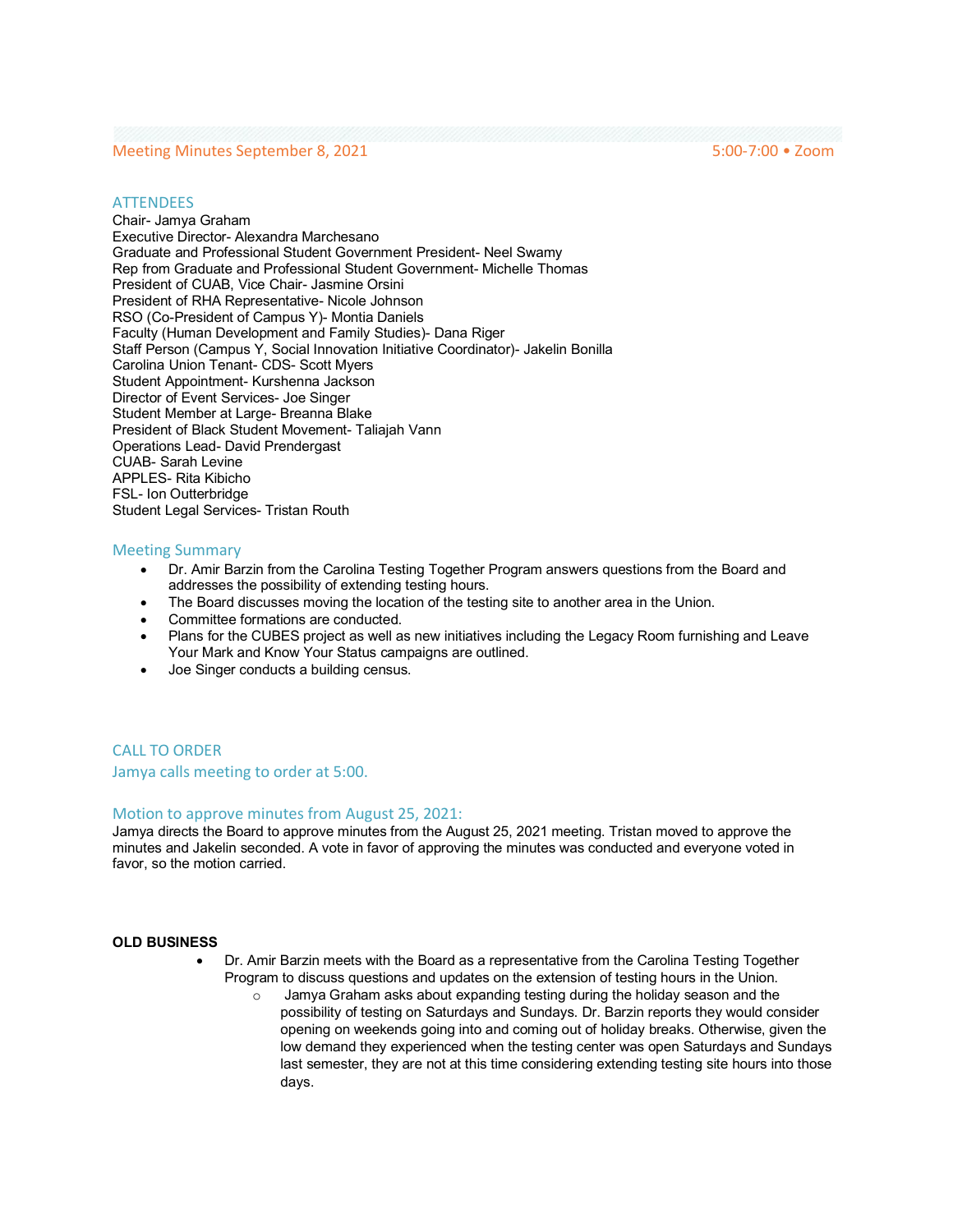- o Jamya also asks about the possibility of updating the testing program over the weekend, to which Dr. Barzin responds that given the fact that test results from the Union come back quickly and the center closes at 2 on Fridays, there wouldn't be much to report.
- $\circ$  Montia Daniels asks about extending the testing site's hours to 5 on Fridays. Dr. Barzin explains that they need that time to process tests and the program currently doesn't have enough resources or staff members to handle that increased input.
- Nicole Johnson asks whether or not the vaccine status of people testing positive can be shared with the public. Dr. Barzin explains the vaccination status of patients is protected and they are working with a team to know what can be reported within the guidelines of FERPA. He shares that a disproportionate amount of positive tests are originating from unvaccinated individuals, which is why they increased the testing requirements for unvaccinated individuals from once to twice a week.
- $\circ$  Jamya inquires if testing sites can be extended beyond just the Union to better serve the student population in areas like South Campus. Dr. Barzin reports that they will consider opening more testing sites if they start seeing really high volumes of tests. Currently, the Union is able to manage the capacity of tests being conducted. He shares that the program is already testing at tremendously high levels relative to other healthcare providers and too many more samples would hinder their ability to get results back to patients quickly.
- $\circ$  Jamya inquires as to why numbers of spaces aren't listed for on campus quarantine housing. Dr. Barzin explains that this is because Campus Housing can fluctuate capacity based on whether or not isolating individuals have their own room or share with another person in isolation. He reports that currently there is plenty of space in quarantine housing, with 25 rooms being occupied at the present.
- $\circ$  Jamya asks about the possibility of providing access to antibody testing for students, to which Dr. Barzin replies that antibody testing is not recommended by the CDC because of the room for different interpretations of results and therefore wouldn't be that helpful.
- $\circ$  Jamya inquires about the possibility of the university implementing a vaccine mandate for its students and/or staff. Dr. Barzin explains that at 92% of students vaccinated, UNC sits at a comparable level to most vaccine requiring schools. He shares data from Duke, which has a vaccine mandate and reports 91% of its students as being vaccinated. He says that a team would be needed to put a mandate in place, and the Chancellor has shared that he is open to the idea, but the school has reached what he predicts is the upper limit of vaccinations attainable with or without a mandate.
- o Jasmine Orsini inquires about efforts to check the validity of vaccine cards reported and where to find information about the amount of falsifications they have found. Dr. Barzin shares that they haven't found anyone to falsify a record. He explains that given that Campus Health is required to verify the vaccine status of close contacts and random audits have been consistent and high, they have reason to believe that the attestations have been honest.
- $\circ$  Tristan Routh asks how they are verifying students' accounts of their vaccination. Dr. Barzin explains that there is no national database for COVID vaccines, so in the case of out-of-state students they can only go by attestation and vaccine card.
- o Jakelin asks how testing availability will evolve as this pandemic continues. Dr. Barzin says that it is hard to predict if or when we will get to a point where testing is less necessary, but he can report that they plan to continue testing at least through the rest of the semester.
- $\circ$  Breanna Blake asks about how the testing center will operate on the days surrounding breaks as student volunteers may have less availability. Dr. Barzin explains that they will address that possibility by working with students' schedules and getting a list of those who have availability.
- Jamya brings up the possibility of moving the location of the testing site to gain back the gallery and lounge space.
	- $\circ$  Joe Singer reports that doing so would require rescheduling about 300 appointments.
	- $\circ$  In response to suggestions of other board members, Joe clarifies that he doesn't think the testing team would be receptive to dividing the space to create room for a gallery, but there is the possibility of showcasing art in different areas throughout the Union.